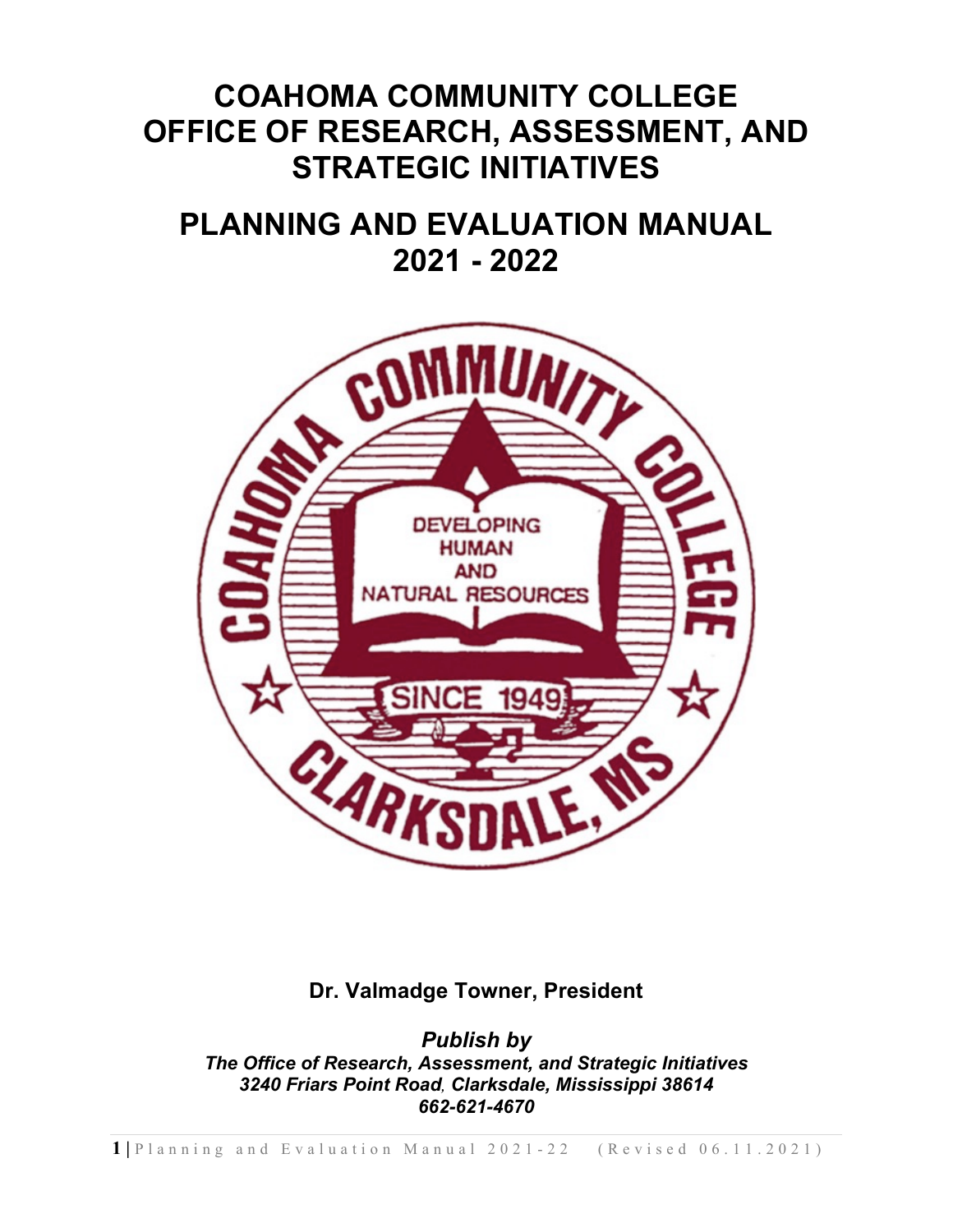## **TABLE OF CONTENTS**

| Purpose of the Office of Research, Assessment, and Strategic Initiatives 3         |
|------------------------------------------------------------------------------------|
| Responsibilities of the Office of Research, Assessment, and Strategic Initiatives3 |
|                                                                                    |
|                                                                                    |
|                                                                                    |
|                                                                                    |
|                                                                                    |
|                                                                                    |
|                                                                                    |
|                                                                                    |
|                                                                                    |
|                                                                                    |
|                                                                                    |
|                                                                                    |
|                                                                                    |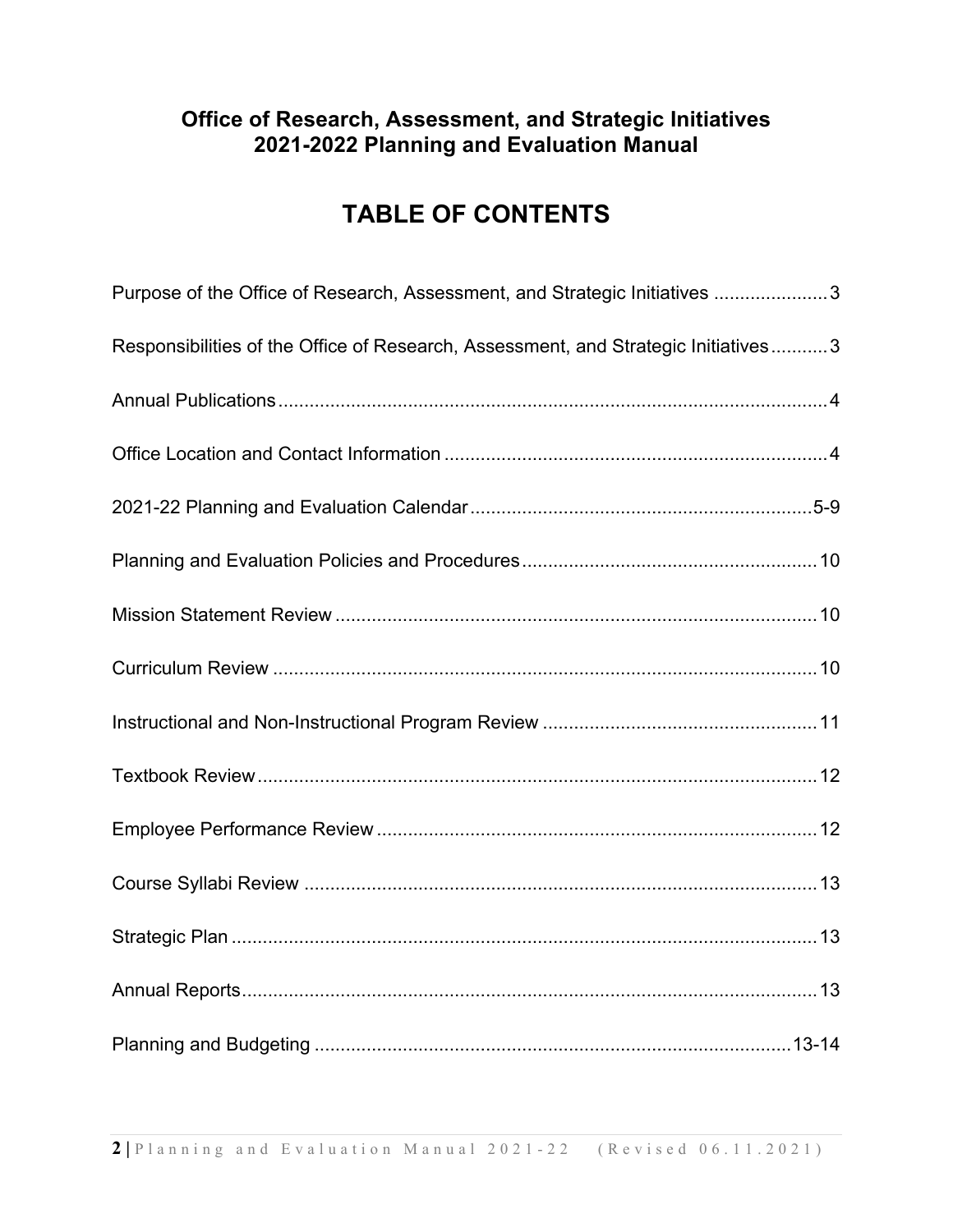#### **Purpose of the Office of Research, Assessment, and Strategic Initiatives**

The purpose of the Office of Research, Assessment, and Strategic Initiatives is to provide Coahoma Community College's decision makers with accurate and useful research, assessment and planning services, and accreditation compliance activities that support the College's mission and improve the quality and effectiveness of Coahoma Community College.

#### **Responsibilities of the Office of Research, Assessment, and Strategic Initiatives**

The Office of Research, Assessment, and Strategic Initiatives is responsible for providing leadership and oversight to the research, planning, assessment, and accreditation activities of Coahoma Community College. The Office of Research, Assessment, and Strategic Initiatives provides oversight to these activities by:

- 1. Organizing Strategic Planning Council Committee meetings and overseeing the review and evaluation of the institution's mission statement and Strategic Plan;
- 2. Organizing Assessment Committee meetings and overseeing the review and evaluation of the Annual Reports for Coahoma Community College's educational programs, administrative support programs, educational support programs, and community/public service programs; and institutional surveys;
- 3. Organizing Program Review Committee meetings and overseeing program reviews for Coahoma Community College's Academic, Health Sciences, Career-Technical, Administrative, and Educational Support Services;
- 4. Organizing Substantive Change Committee meetings and overseeing the review of institutional changes and the implementation of the institution's Substantive Change Policy;
- 5. Coordinating the administration of college-wide surveys including the development, analysis, and the dissemination of results;
- 6. Coordinating the administration of student evaluations of instructors including the development, analysis, and the dissemination of results;
- 7. Coordinating the administration of 360 performance reviews of employees;
- 8. Ensuring that compliance with accreditation requirements of the Commission on Colleges of the Southern Association of Colleges and Schools (SACSCOC) is incorporated into the planning and evaluation processes of the institution;
- 9. Coordinating the preparation of the annual profiles and any other reports requested by the Southern Association of Colleges and Schools Commission on Colleges;
- 10.Coordinating the preparation of annual IPEDS data as well as other data required by state, regional, and federal agencies;
- 11.Coordinating the preparation of Report Card data required by the Mississippi Legislature;
- 12.Developing, analyzing, and disseminating annual planning and evaluation documents to the institution's decision-makers *(See Annual Publications)*;
- 13.Performing additional duties as assigned by the President and Ad Hoc reports.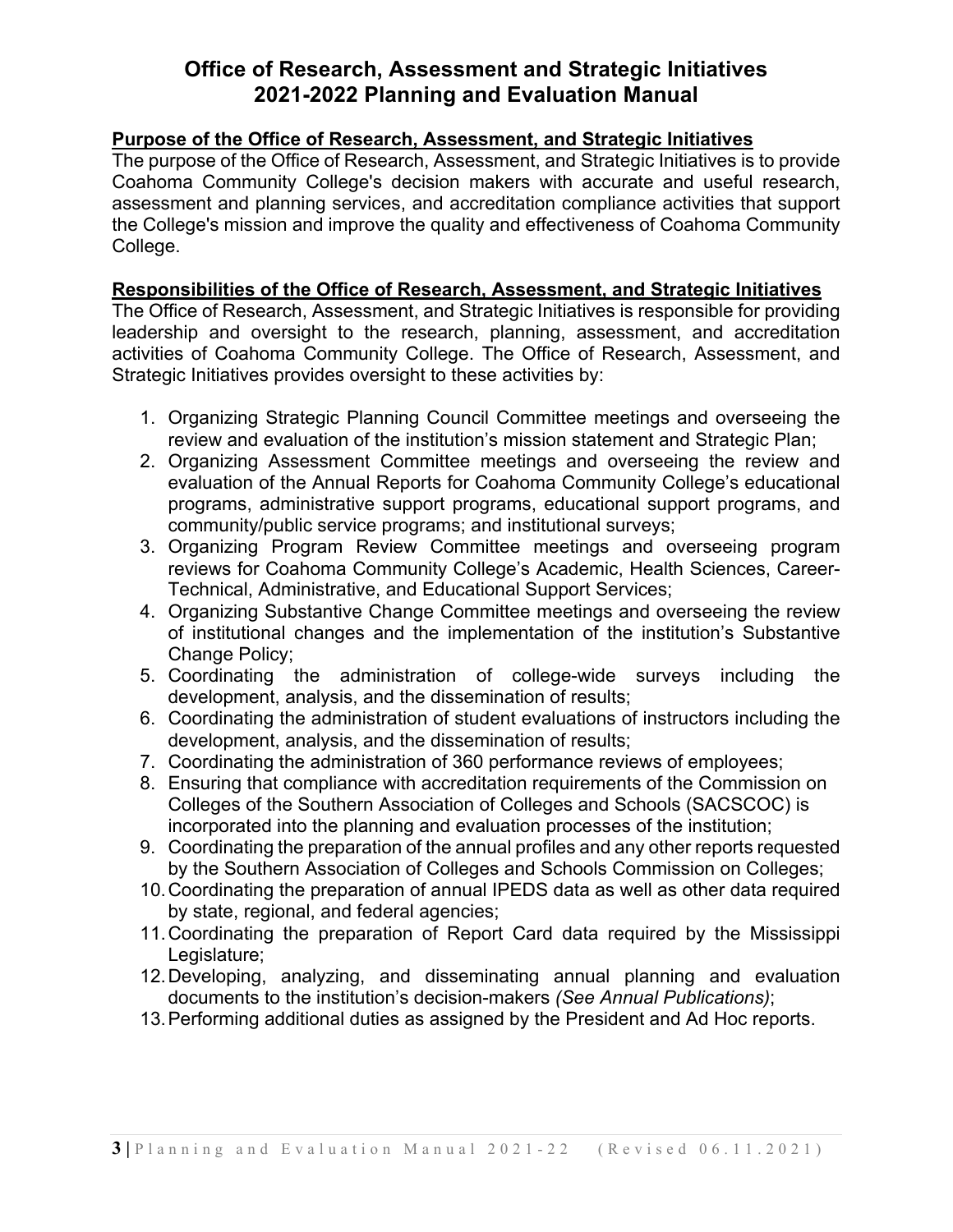#### **Annual Publications**

In order to accomplish its purpose, the Office of Research, Assessment, and Strategic Initiatives publishes or assist with publishing the following annual planning and evaluation documents to the institution's decision-makers:

- 1. Planning and Evaluation Calendar
- 2. Quality Enhancement Planning and Assessment Calendar
- 3. Policy and Procedures Manual
- 4. Fact Book
- 5. Annual Reports, Instructional and Non-instructional.
- 6. Strategic Plan Annual Report
- 7. Campus Climate Student and Employee Survey Report
- 8. Graduate Exit Survey Report
- 9. Library Orientation Survey Report
- 10. Student Evaluation of Instructional Faculty/Course
- 11. General Education Outcomes Assessment
- 12. Performance Appraisal of Faculty and Chairperson

These documents are published at the following Coahoma Community College Institutional Effectiveness website: http://www.coahomacc.edu/ie/index.html

#### **Office Location and Contact Information**

The Office of Research, Assessment, and Strategic Initiatives is located in Community College's Charles F. Reid Sponsored Programs Building. Staff members and contact information are as follows:

Margaret M. Dixon, Director Tara Bell, Coordinator and Accreditation Liaison **Contract Contract Contract Accreditation** Liaison Office # 2 PH: 662-621-4701 PH: 662-621-4670 EMAIL: tbell@coahomacc.edu EMAIL: mdixon@coahomacc.edu

#### **Planning and Evaluation Calendar**

The Office of Research, Assessment, and Strategic Initiatives publishes an annual planning and assessment calendar. The 2021-2022 Planning and Evaluation Calendar is published on pages 5 and 9 of this manual.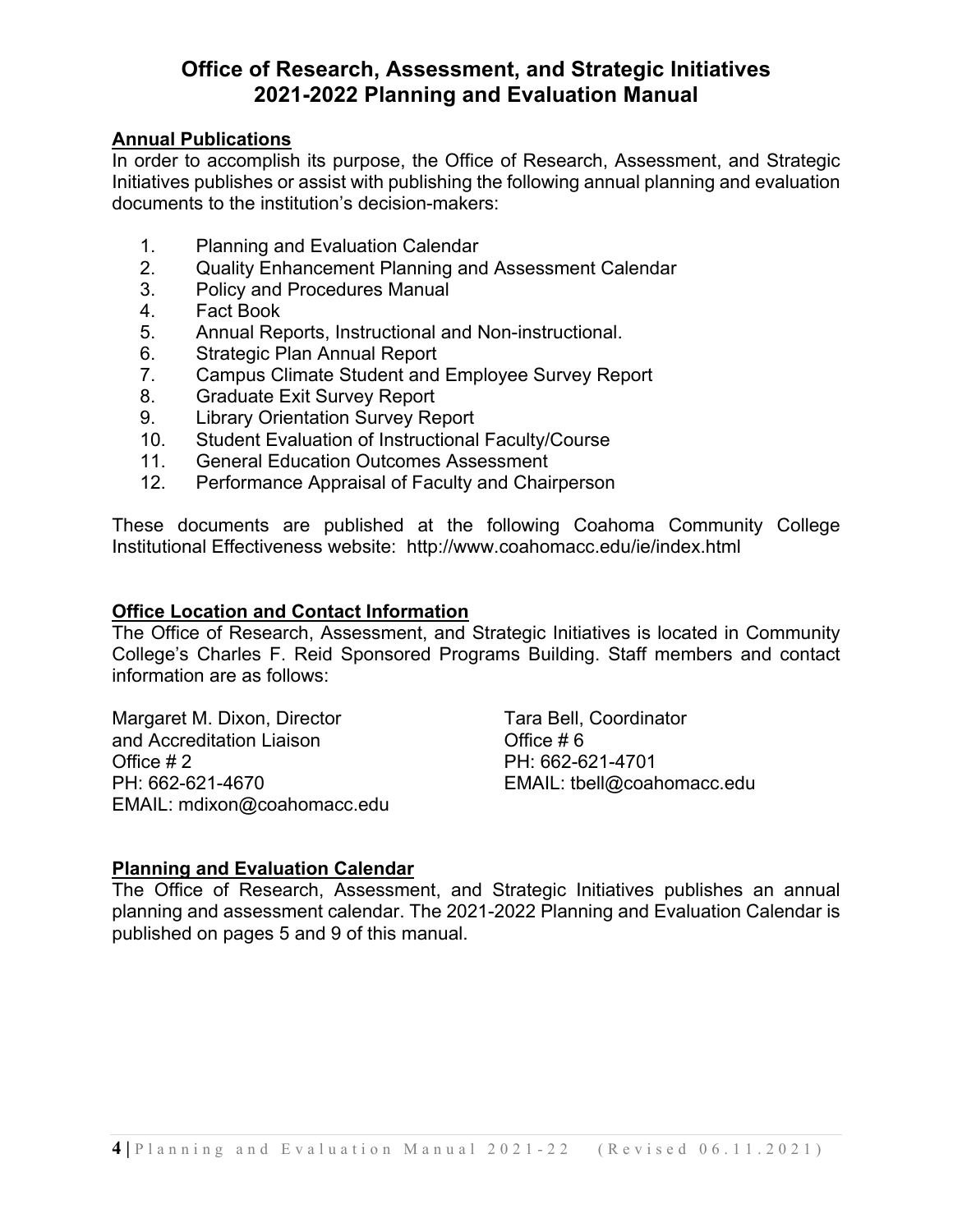## **COAHOMA COMMUNITY COLLEGE**

**2021-2022 PLANNING AND EVALUATION CALENDAR**

**PUBLISHED BY THE OFFICE OF RESEARCH, ASSESSMENT, AND STRATEGIC INITIATIVES**

| <u>July 2021</u>                  |                                                                                                               |
|-----------------------------------|---------------------------------------------------------------------------------------------------------------|
| 29th -30th                        | Strategic Planning Retreat-Develop a Five Year Strategic Plan for<br>2021-2026                                |
| 31 <sup>st</sup>                  | Non-Instructional Annual Reports: Personnel review                                                            |
|                                   | evaluate, and report program outcome results outlined in and                                                  |
|                                   | submit results to Office of Research, Assessment and Strategic                                                |
|                                   | Planning                                                                                                      |
| <u>August 2021</u>                |                                                                                                               |
| August 1st-31st                   | Community Scholarship Announcement Opens                                                                      |
|                                   | Publishes the Fall 2021 Fact Sheets                                                                           |
|                                   | Annual Planning and Evaluation Manual and Calendar<br><b>Report Card Data Collection</b>                      |
| 2 <sub>nd</sub>                   | Administration, Student Support Services, Faculty and                                                         |
|                                   | Library Staff Professional Development: Submit an updated                                                     |
|                                   | Resume and/or Credentialing Form with Professional Development                                                |
|                                   | received during the 2020-21 year                                                                              |
| 4 <sup>th</sup> -29 <sup>th</sup> | IPEDS Registration - Institution Identification and IC Header                                                 |
| September 2021                    |                                                                                                               |
| 1 <sup>st</sup>                   | Library Orientation Faculty and Student Survey OPENS                                                          |
| 1 <sup>st</sup>                   | Review/Revise Student Learning/Program Level Outcomes and                                                     |
| 2 <sub>nd</sub>                   | Non-Instructional Outcomes for 2021-2022<br>IPEDS Fall Collection <b>Opens</b> - The Fall Collection includes |
|                                   | Institutional<br>Characteristics, Completions, and<br>12-month                                                |
|                                   | Enrollment                                                                                                    |
| 12 <sup>th</sup>                  | <b>First Fall 8-Week Online Courses Student Evaluation of</b>                                                 |
|                                   | <b>Instructional Faculty/Course using Canvas LMS OPENS</b>                                                    |
| 30 <sub>th</sub>                  | <b>Fall 15-Week Courses Student Evaluation of Instructional</b>                                               |
|                                   | <b>Faculty using Canvas LMS OPENS</b>                                                                         |
| October 2021                      |                                                                                                               |
| $1st - 30th$                      | Assessment Committee meet and review 2020-2021 instructional                                                  |
|                                   | and non-instructional Annual Reports - CLOSE THE LOOP                                                         |
| $1st - 30th$<br>15 <sub>th</sub>  | <b>Report Card Data Collection</b><br>IPEDS Fall Collection <i>Closes</i> - The Fall Collection includes      |
|                                   | Institutional Characteristics, Completions, and 12-month                                                      |
|                                   | Enrollment                                                                                                    |
| 30 <sup>th</sup>                  | Equity in Athletics Disclosure Act Survey                                                                     |
| <b>November 2021</b>              |                                                                                                               |
| $1^{st} - 27$ th                  | Performance Appraisals by Dean of Chairperson/Faculty                                                         |
| $1^{st} - 27$ <sup>th</sup>       | Fall Curriculum/Substantive Change Meeting                                                                    |
| 3 <sub>rd</sub>                   | Second Fall 8-Week Online Courses Student Evaluation of                                                       |
|                                   | <b>Instructional Faculty/Course using Canvas LMS OPENS</b>                                                    |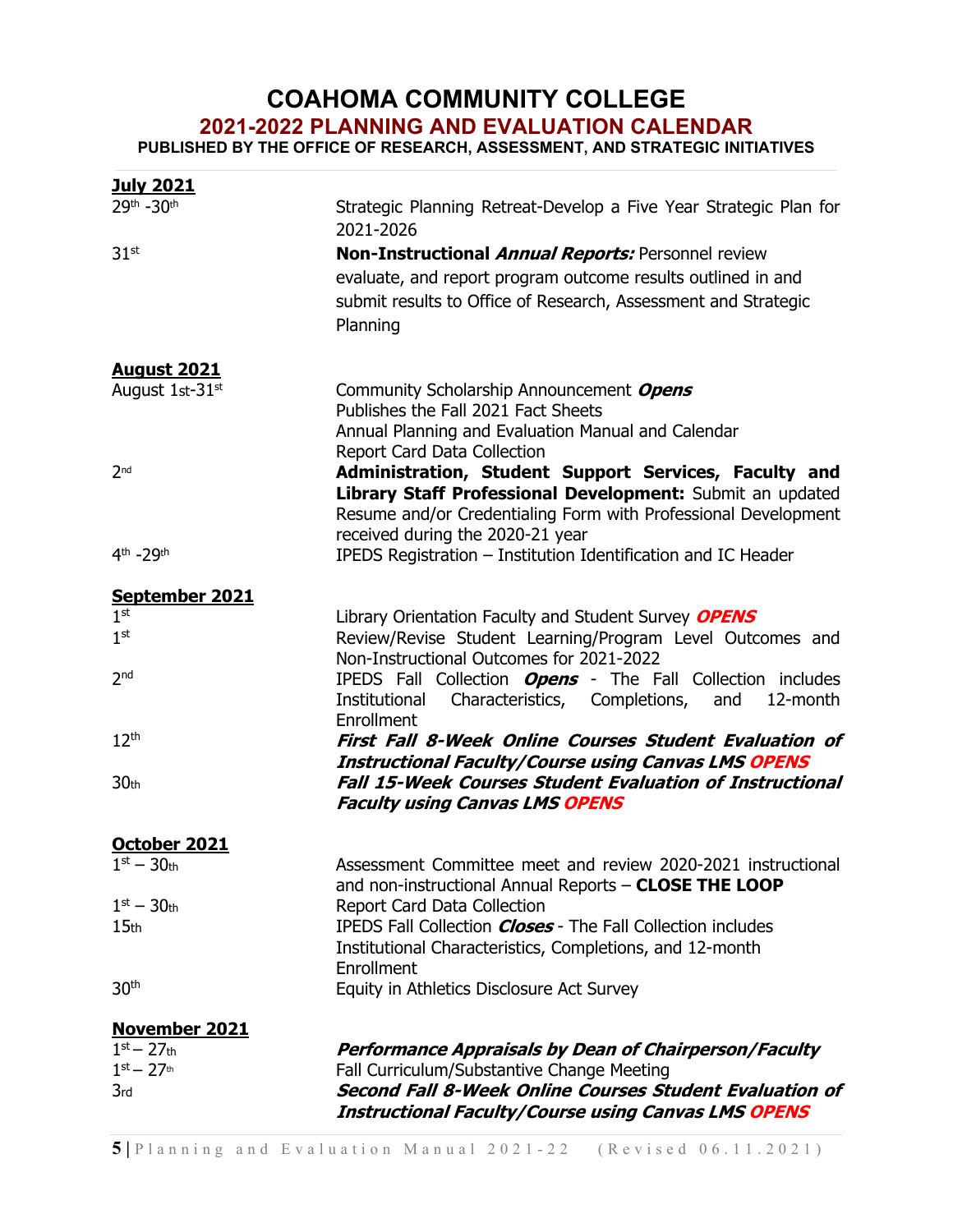26th **First 4-Week Online Courses Student Evaluation of Instructional Faculty/Course using Canvas LMS OPENS** 30th **Faculty Reflections Due** (Academic, Career-Tech, Health Science, Adjunct and Short-Term)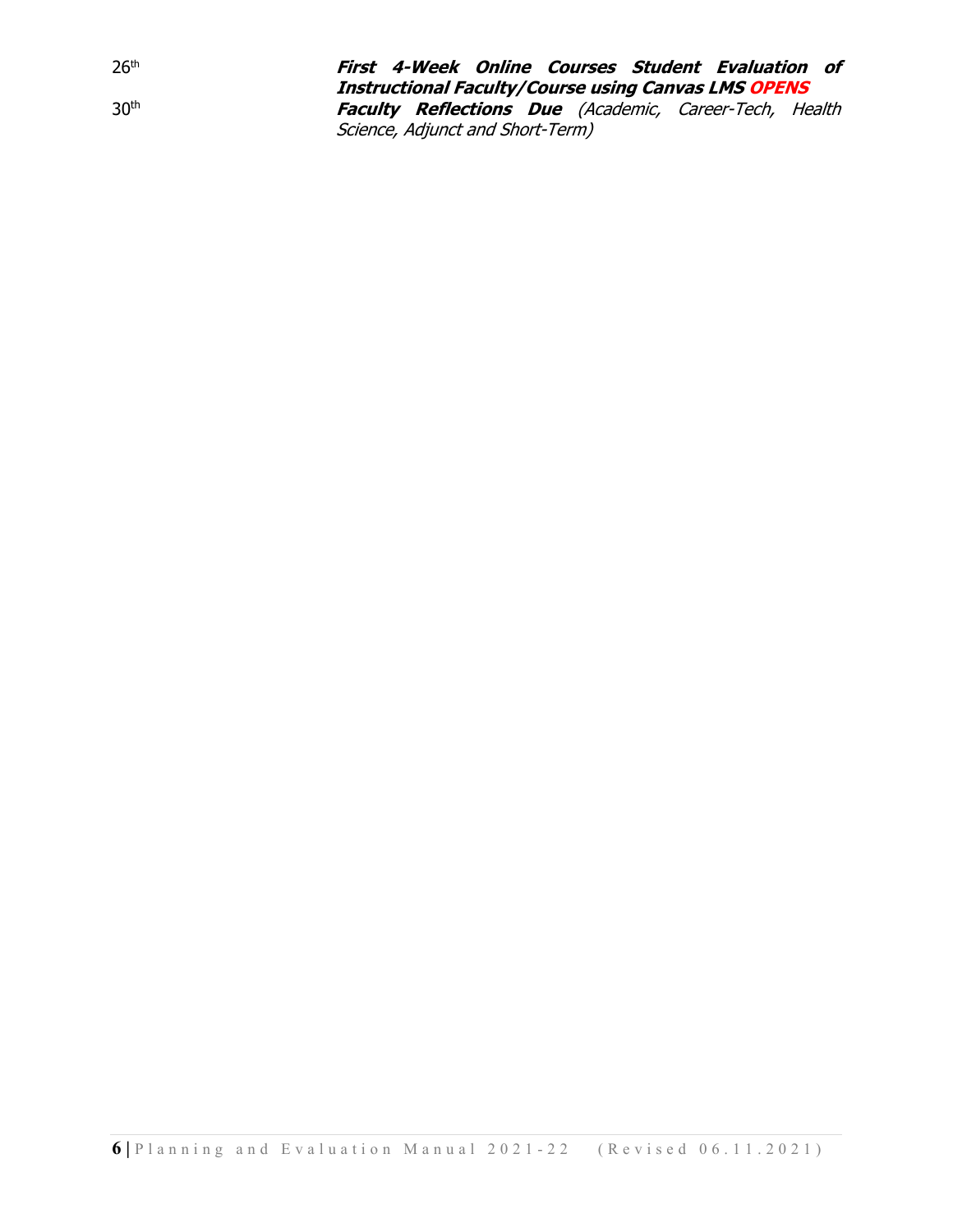## **COAHOMA COMMUNITY COLLEGE**

**2021-2022 PLANNING AND EVALUATION CALENDAR**

**PUBLISHED BY THE OFFICE OF RESEARCH, ASSESSMENT, AND STRATEGIC INITIATIVES**

#### **December 2021**

| $3rd - 6th$<br>$5th - 8th$<br>8 <sup>th</sup><br>8 <sup>th</sup><br>$9th-15th$ | SACS Annual Conference in Atlanta, GA<br>Submit Course Completion Rates to Instructional Deans/Tableau<br><b>IPEDS Winter Collections Opens - Student Financial</b><br>Aid, Graduation Rates, 200% Graduation Rates, and Admissions<br>IPEDS Spring Collection <b>Opens</b> - Fall Enrollment, Finance, Human<br>Resources, and Academic Library<br>Send Student Evaluation of Instructional Faculty Results to<br>Faculty/Deans |
|--------------------------------------------------------------------------------|----------------------------------------------------------------------------------------------------------------------------------------------------------------------------------------------------------------------------------------------------------------------------------------------------------------------------------------------------------------------------------------------------------------------------------|
| <b>January 2022</b><br><b>3rd</b>                                              | Second 4-Week Online Courses Student Evaluation of                                                                                                                                                                                                                                                                                                                                                                               |
|                                                                                | <b>Instructional Faculty/Course using Canvas LMS OPENS</b>                                                                                                                                                                                                                                                                                                                                                                       |
| 11 <sup>th</sup>                                                               | Community Scholarship Announcement Opens                                                                                                                                                                                                                                                                                                                                                                                         |
| 13 <sup>th</sup>                                                               | Submit General Information and Enrollment Profile to SACSCOC                                                                                                                                                                                                                                                                                                                                                                     |
| 23 <sup>rd</sup>                                                               | <b>First Spring 8-Week Online Courses Student Evaluation of</b>                                                                                                                                                                                                                                                                                                                                                                  |
|                                                                                | <b>Instructional Faculty/Course using Canvas LMS OPENS</b>                                                                                                                                                                                                                                                                                                                                                                       |
| 24th                                                                           | Campus Climate Student and Employee Survey Opens                                                                                                                                                                                                                                                                                                                                                                                 |
| <b>February 2022</b>                                                           |                                                                                                                                                                                                                                                                                                                                                                                                                                  |
| $1st-28th$                                                                     | Preliminary Review of the Mission Statement and Goals by                                                                                                                                                                                                                                                                                                                                                                         |
|                                                                                | <b>Strategic Planning Council</b>                                                                                                                                                                                                                                                                                                                                                                                                |
| <b>gth</b>                                                                     | IPEDS Winter Collection <b>Closes</b> Student Financial Aid, Graduation                                                                                                                                                                                                                                                                                                                                                          |
|                                                                                | Rates, 200% Graduation Rates, and Admissions                                                                                                                                                                                                                                                                                                                                                                                     |
| 20 <sup>th</sup>                                                               | 15-week<br><b>Courses</b><br><b>Student</b><br>of<br>Spring<br>Evaluation<br><b>Instructional Faculty/Course using Canvas LMS OPENS</b>                                                                                                                                                                                                                                                                                          |
|                                                                                |                                                                                                                                                                                                                                                                                                                                                                                                                                  |
| <b>March 2022</b><br>$1^{st} - 31^{st}$                                        | <b>Performance Appraisals by Dean of Chairperson/Faculty</b>                                                                                                                                                                                                                                                                                                                                                                     |
| $1^{st} - 31^{st}$                                                             | Board of Trustees Evaluation of the President                                                                                                                                                                                                                                                                                                                                                                                    |
| 6 <sup>th</sup>                                                                | Scholarship Announcement Closes                                                                                                                                                                                                                                                                                                                                                                                                  |
| 27 <sup>th</sup>                                                               | Second Spring 8-week Online Courses Student Evaluation                                                                                                                                                                                                                                                                                                                                                                           |

**Second Spring 8-week Online Courses Student Evaluation of Instructional Faculty/Course using Canvas LMS OPENS**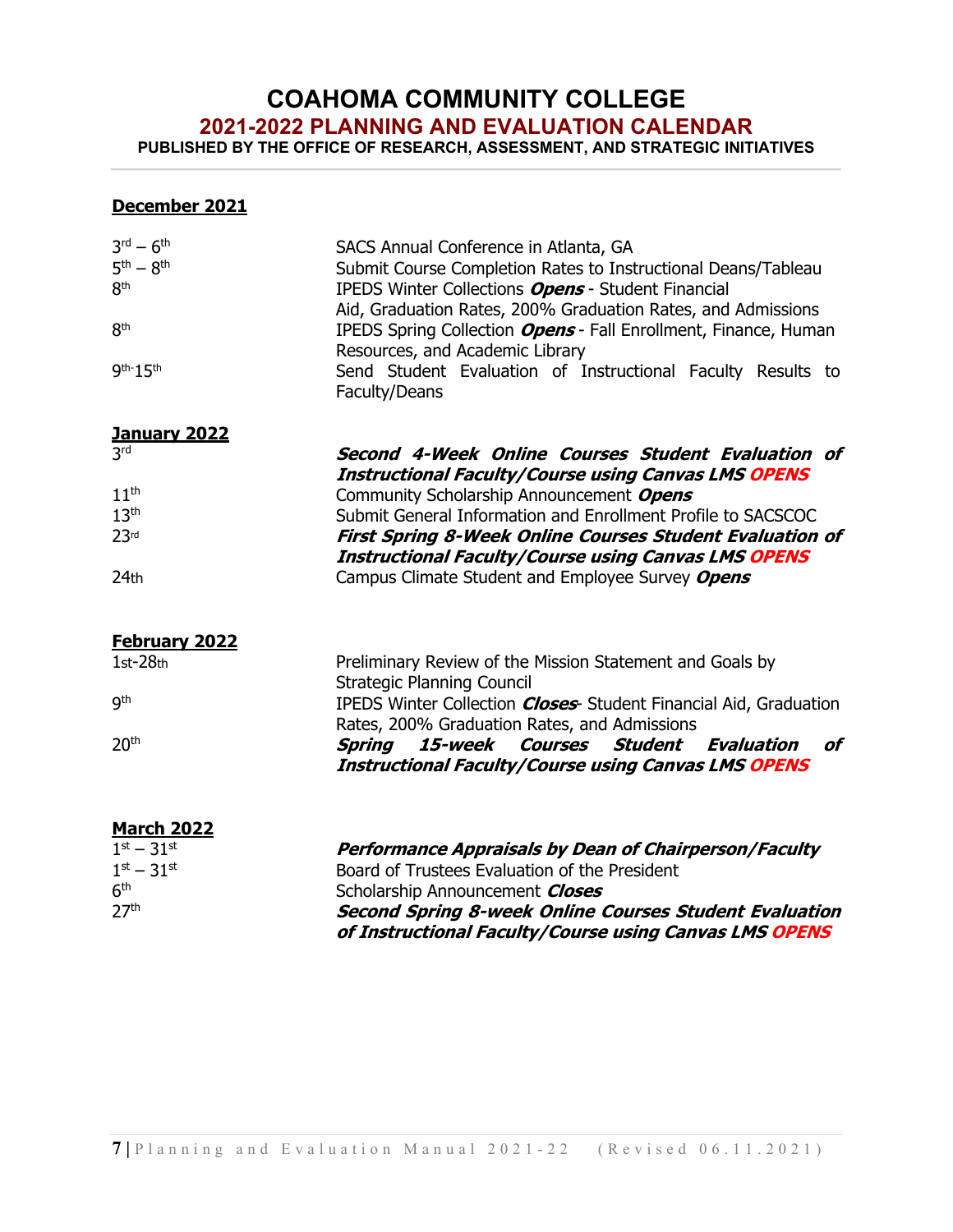## **COAHOMA COMMUNITY COLLEGE**

#### **2021-2022 PLANNING AND EVALUATION CALENDAR**

**PUBLISHED BY THE OFFICE OF RESEARCH, ASSESSMENT, AND STRATEGIC INITIATIVES**

#### **April 2022**

| $1^{st} - 29^{th}$<br>$1^{st} - 29^{th}$ | <b>360 Employee Feedback OPENS</b><br>Submit Budget Request Form                                                                                                                                                                |
|------------------------------------------|---------------------------------------------------------------------------------------------------------------------------------------------------------------------------------------------------------------------------------|
| $1st - 29th$                             | <b>Instructional and Non-Instructional Program Reviews</b><br>2021-2022                                                                                                                                                         |
| 7 <sup>th</sup>                          | IPEDS Spring Collection <i>Closes</i> - Fall Enrollment, Finance, Human<br>Resources, and Academic                                                                                                                              |
| 29th                                     | Performance Appraisal by Deans and Chairpersons<br>(Academic, Career-Tech, Health Science, Adjunct and Short-Term)                                                                                                              |
| 29th                                     | Faculty Reflections Due (Academic, Career-Tech, Health<br>Science, Adjunct and Short-Term)                                                                                                                                      |
| <b>May 2022</b>                          |                                                                                                                                                                                                                                 |
| $1st-31st$                               | Spring Curriculum/Substantive Change Meeting                                                                                                                                                                                    |
| $1st-31st$<br>6 <sup>th</sup>            | Course Syllabi Review<br>Graduate Exit Surveys in Pinnacle at Graduation Practice                                                                                                                                               |
| 10 <sup>th</sup>                         | Submit Course Completion Rates to Instructional Deans                                                                                                                                                                           |
| 10 <sup>th</sup>                         | Send Student Evaluation of Instructional Faculty Results to<br>Faculty/Deans                                                                                                                                                    |
| 26 <sup>th</sup>                         | <b>Summer I Courses Student Evaluation of</b>                                                                                                                                                                                   |
|                                          | <b>Instructional Faculty/Course using Canvas LMS OPENS</b>                                                                                                                                                                      |
| 27 <sup>th</sup>                         | <b>Instructional Annual Reports:</b> Academic, Career-Technical, and<br>Health Science instructors review, evaluate, and report student<br>learning outcome results outlined in, including General Education<br><b>Outcomes</b> |

| <b>June 2022</b>   |                                                                 |
|--------------------|-----------------------------------------------------------------|
| 1 <sup>st</sup>    | <b>360 Employee Feedback CLOSES</b>                             |
| $1^{st} - 30^{th}$ | <b>Board Self Evaluation of Trustees</b>                        |
| 10 <sup>th</sup>   | <b>First Summer 4-Week Online Courses Student Evaluation of</b> |
|                    | <b>Instructional Faculty/Course using Canvas LMS OPENS</b>      |
| 23th               | <b>Summer II Courses Student Evaluation of</b>                  |
|                    | <b>Instructional Faculty/Course using Canvas LMS OPENS</b>      |
| 30 <sup>th</sup>   | Submit 360 Feedback Results to the Leadership Team              |
|                    |                                                                 |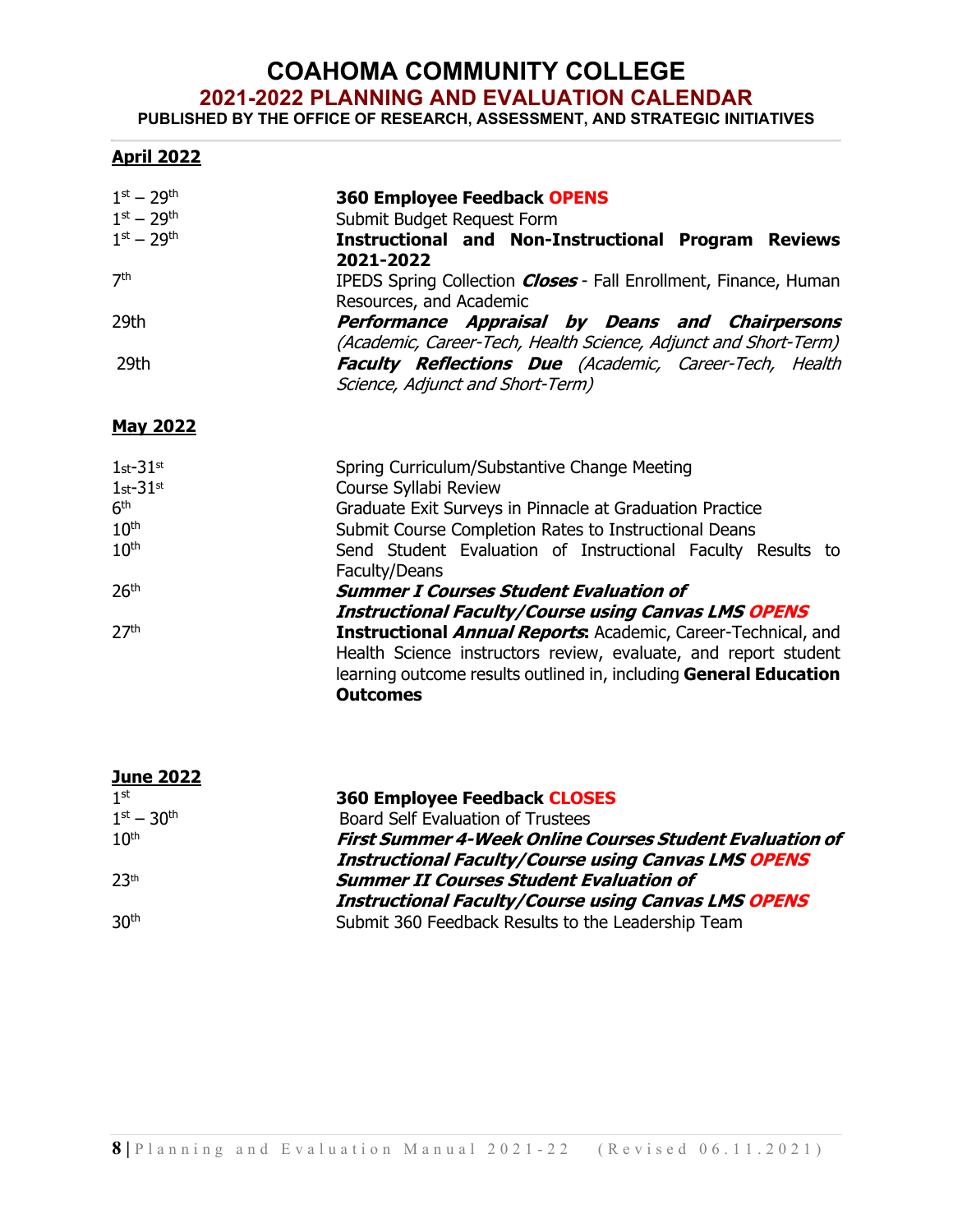## **COAHOMA COMMUNITY COLLEGE 2021-2022 PLANNING AND EVALUATION CALENDAR**

**PUBLISHED BY THE OFFICE OF RESEARCH, ASSESSMENT, AND STRATEGIC INITIATIVES**

| <b>July 2022</b> |                                                                                                      |
|------------------|------------------------------------------------------------------------------------------------------|
| $1 - 31$ st      | Review Year 1 Results of the Colleges 2021-2026 Strategic Plan<br>Outcomes/Mission, Goals and Values |
|                  |                                                                                                      |
| $1 - 31$ st      | 360 Feedback Follow-Up Performance Development Plan Due                                              |
| 7 <sup>th</sup>  | Second Summer Online Courses Student Evaluation of                                                   |
|                  | <b>Instructional Faculty/Course using Canvas LMS OPENS</b>                                           |
| 12 <sub>th</sub> | <b>Publish Survey Reports: Class Climate Report, Graduate</b>                                        |
|                  | <b>Exit Report and Library Report</b>                                                                |
| 12 <sub>th</sub> | Submit State Strategic Plan                                                                          |
| 12 <sub>th</sub> | <b>SACSCOC Financial Profile</b>                                                                     |
| 31 <sup>st</sup> | Non-Instructional Annual Reports: Personnel review                                                   |
|                  | evaluate, and report program outcome results outlined in and                                         |
|                  | submit results to Office of Research, Assessment and Strategic                                       |
|                  | Planning                                                                                             |
|                  |                                                                                                      |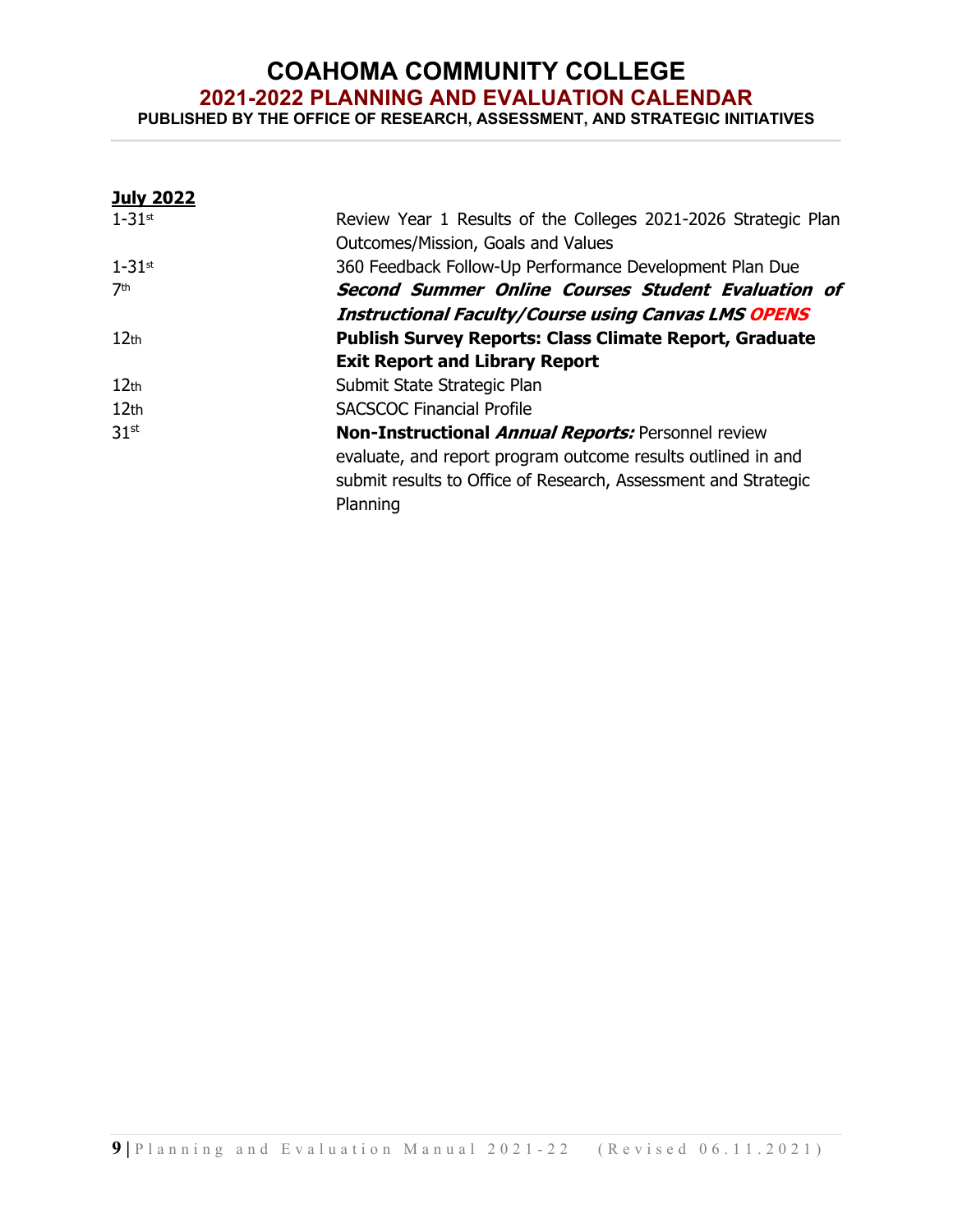#### **Planning and Evaluation Policies and Procedures**

Coahoma Community College's Office of Research, Assessment, and Strategic Initiatives has outlined policies and procedures for its institutional planning and evaluation processes.

These policies and procedures are as follows: *(*as published in Coahoma Community College's *Policy and Procedures Manual*).

#### **34.1 MISSION STATEMENT REVIEW**

The mission statement of Coahoma Community College is the foundation upon which the institution examines itself, allocates its resources, and plans its future. The mission statement is comprehensive, addresses all aspects of institutional function, and actively guides the institution. Listed below are Coahoma Community College's procedures for reviewing, revising, and publishing its mission statement:

- 1. The mission statement will be reviewed as needed during the annual Strategic Planning Council meeting. A preliminary mission statement and goals review will be conducted in February of each year.
- 2. Suggested revisions will be submitted to the institution's faculty, staff, and administration.
- 3. An amended mission statement will require a majority vote from faculty, staff, and administrator voters.
- 4. The amended mission statement will be submitted to the Board of Trustees for approval or disapproval immediately after changes.
- 5. The approved mission statement will be communicated to the institution's constituencies on the institution's website and through several publications including the *College Catalog, Policy and Procedures Manual, the Fact Book,* the *Strategic Plan, Master Facilities Plan* and the *Annual Reports.*

#### **34.2 CURRICULUM REVIEW**

Changes in the curriculum may be initiated by students, faculty, administrators, or individuals outside Coahoma Community College.

The initial requests for curriculum revisions are referred to the appropriate division for study, consideration, and refinement. Pending approval, the requested change is then submitted to the Curriculum Committee. Major changes will be submitted to the President and the Board of Trustees for approval. After President and/or Board approval, the instructional deans will take the necessary action for implementing the curriculum change. In the case of Career-Technical curriculum revisions, additional steps are followed for approval by the State Board for Community and Junior Colleges.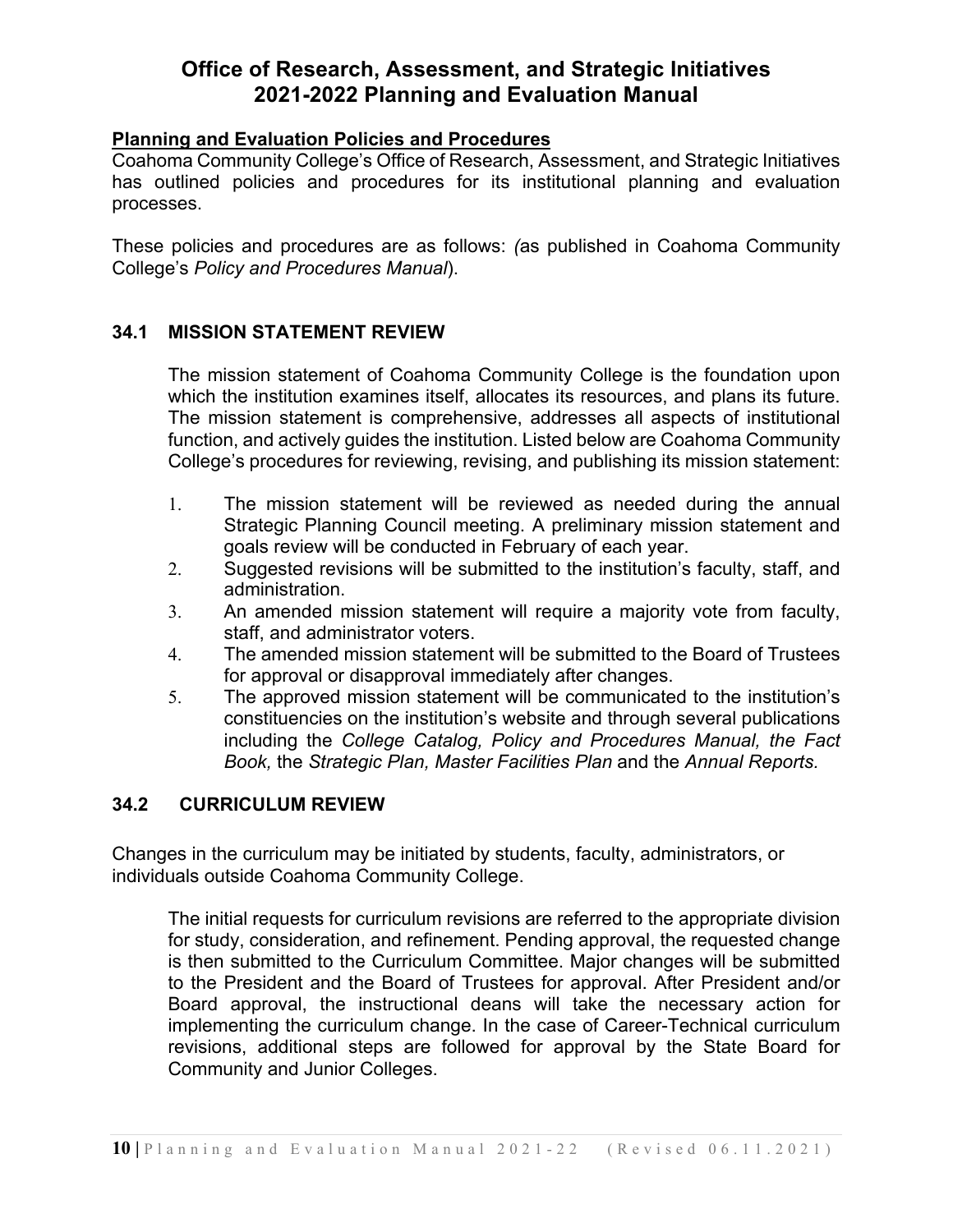#### **34.3 INSTRUCTIONAL AND NON-INSTRUCTIONAL PROGRAM REVIEW**

The program review process at Coahoma Community College has been developed to complement the on-going institutional effectiveness process and to become a vital part of institutional planning. The program review is a comprehensive, systematic method of self-evaluation and review of achievement conducted every four years within instructional programs and administrative and educational support services. The program review process at Coahoma Community College is the means for which all programs periodically review themselves according to a set of established criteria. Program review evaluation instruments and the Program Review Schedule are published on the Institutional Effectiveness website.

#### **34.4 PURPOSE AND GOALS**

The purpose of the program review is to provide a system of continuous improvement in programs. Review and evaluation procedures provide recognition of the accomplishments of a program as well as identify interventions needed for improvement of the program. The goals of the review are as follows:

- 1. To define the purpose and goals of the institution's programs
- 2. To measure the effectiveness of the institution's programs
- 3. To improve the quality of the institution's programs
- 4. To provide data for such intervention decisions as those regarding staff needs, admission requirements, and curricular additions or deletions
- 5. To provide a system of regular data collection and analysis
- 6. To determine how specific programs serve the mission of the institution and respond to student and community needs.

#### **34.5 PROGRAM REVIEW CYCLE**

Each program area will be evaluated once each four-year period.

#### **34.6 CRITERIA FOR EVALUATION**

The program review process at Coahoma Community College is the means for which all programs periodically review themselves according to a set of established criteria. This process is comprehensive and cyclical and consists of: (1) the development of a written report by program, (2) a review and report by the Program Review Committee, and (3) a follow-up report/action plan, if necessary.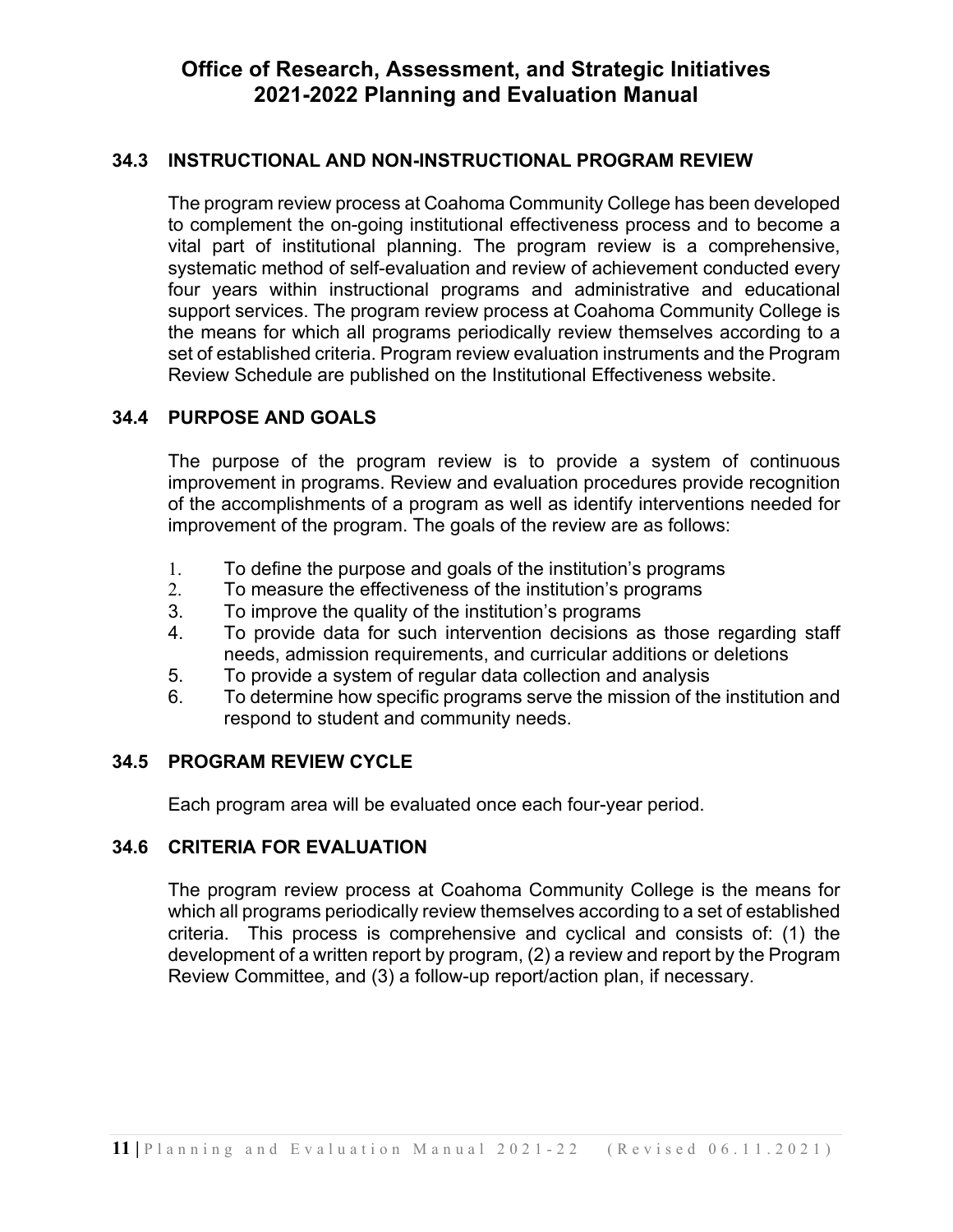#### **34.7 ORGANIZATION FOR PROGRAM REVIEW**

The program review process will be organized by the Office of Research, Assessment, and Strategic Initiatives. The Office of Research, Assessment, and Strategic Initiatives will coordinate the reviews and findings of the Program Review Committee.

A Program Review Committee will be composed of:

- 1. Administrators
- 2. Faculty and staff members
- 3. Community representatives

The findings and recommendations of the Program Review Committee will be presented to the appropriate administrative officer for final review.

#### **34.8 TEXTBOOK REVIEW**

The selection of appropriate textbooks for classroom instruction is the responsibility of the faculty. The instructional deans are responsible for supervising the textbook selection for each course taught in their area. Instructional chairs schedule meetings as needed to discuss textbook adoption.

As one means of ensuring consistency across the different venues in which Coahoma Community College operates, all similar courses offered by the College should use the same textbook. Exceptions to this policy must be approved by the instructor's immediate supervisor. The various disciplines may supplement the standard textbook with other reading and learning materials.

Textbooks will be adopted a minimum of 3 years. However, instructors may request a change in textbooks sooner in unusual circumstances where rapidly changing technologies or major innovations in a discipline render a textbook obsolete. Exceptions to the three-year minimum must be approved by the instructor's immediate supervisor.

#### **34.9 EMPLOYEE PERFORMANCE REVIEW**

Coahoma Community College believes in the growth and development of all of its employees and encourages and provides opportunity for self-development and advancement.

The focus of the review is to make certain employees understand their areas of responsibility and how well they are meeting the expectations of the supervisor. A second area of focus is to plan for the upcoming year by reviewing changes, goals, and expectations that will be implemented before the employee's next review period.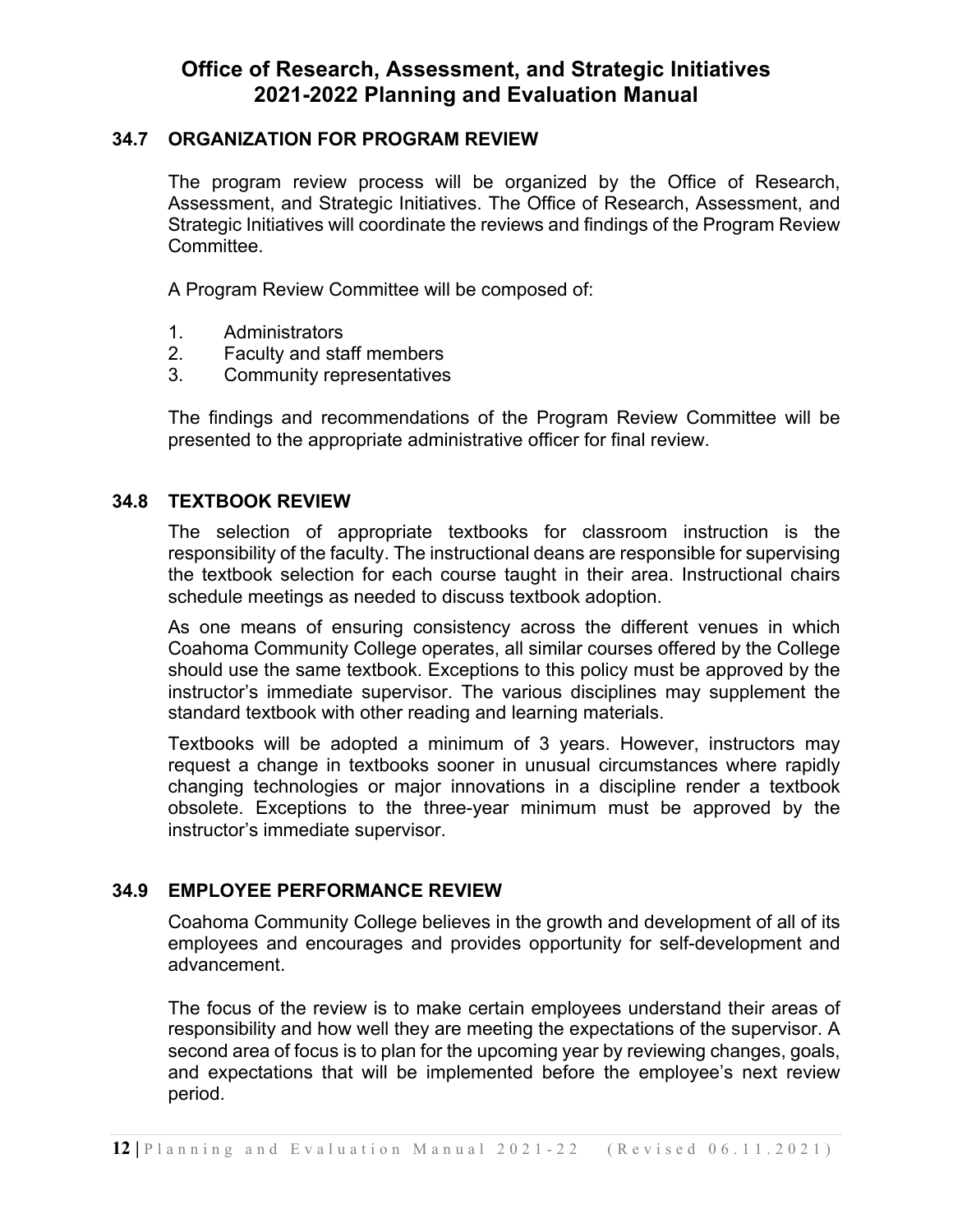#### **34.10 COURSE SYLLABI REVIEW**

The faculty members of Coahoma Community College have created master course syllabi to ensure that student learning outcomes and expectations are consistent from course to course. Instructors assigned to teach these courses provide students with more detailed syllabi at the beginning of the semester.

Instructors are expected to use the master syllabi and to meet as needed to evaluate and revise the syllabi. Any syllabi revisions are due to instructional deans by May of each year.

#### **34.11 STRATEGIC PLAN**

The Strategic Plan of Coahoma Community College reflects the continuing evolution of the Institution's successes and current challenges. Developed by Coahoma Community College's stakeholders, this document identifies the mission, goals, and objectives for the institution.

The Strategic Plan is designed to guide Coahoma Community College for the upcoming year and future. A key part of the plan is an annual assessment of both progress toward and current relevance of the mission, goals, and objectives of the plan. Modifications are made based upon assessment findings. The Strategic Plan is published on the College's website.

#### **34.12 ANNUAL REPORT**

Coahoma Community College's *Annual Report* is an ongoing planning, assessment, and evaluation system to improve and enhance all of the institution's instructional and instructional support programs. The College's mission statement and goals are at the center for this planning system.

The purpose of the *Annual Report* is to evaluate the effectiveness of Coahoma Community College's programs and services and to use findings to make decisions that will improve student learning and curriculum, enhance overall institutional effectiveness, and accomplish the mission of the institution. The *Annual Report* is evaluated annually and is published on the Institutional Effectiveness website.

#### **34.13 PLANNING AND BUDGETING**

Coahoma Community College engages in ongoing, integrated, and institution-wide research-based planning and evaluation processes. The results from these processes directly correlate with the institution's budget.

After analyzing results from the current year, College personnel are given the opportunity to participate in the budgeting process by submitting departmental requests using the *Departmental Budget Request Form*. These requests are processed through the division level and then submitted to the Chief Financial Officer and the Budget Committee. The Budget Committee meets annually to